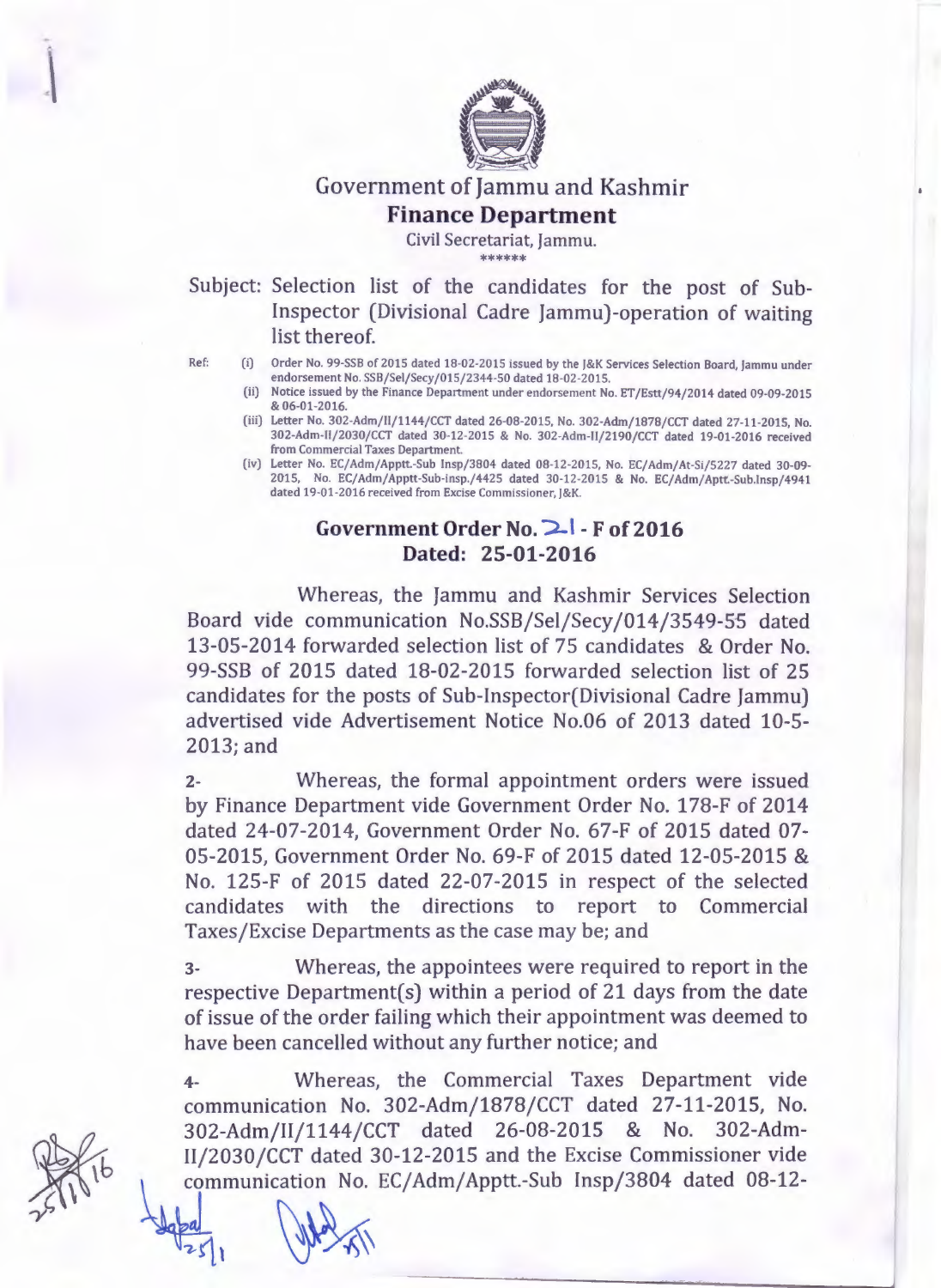2015, No. EC/Adm/At-Si/5227 dated 30-09-2015 & No. EC/ Adm/ Apptt-Sub-Insp./4425 dated 30-12-2015 has intimated that the following nine candidates have not joined in the Commercial Taxes/Excise Departments till date:-

| S.<br>No. | S. No.<br>in the<br><b>Select</b><br>List | S. No. in<br>the G.O<br>No. &<br><b>Date</b>                                   | Name of the<br>candidates | Parentage               | Permanent<br><b>Address</b>                                                                                              | Category               | <b>Remarks</b>                                                                                                                                                                                                                                                                   |
|-----------|-------------------------------------------|--------------------------------------------------------------------------------|---------------------------|-------------------------|--------------------------------------------------------------------------------------------------------------------------|------------------------|----------------------------------------------------------------------------------------------------------------------------------------------------------------------------------------------------------------------------------------------------------------------------------|
| 1.        | $\overline{2}$                            | $\overline{2}$<br>(G.O No.<br>178-F of<br>2014 dated<br>$24 - 07 -$<br>2014)   | Onkar Singh               | Mohinder<br>Singh       | H. No. 72 Ward<br>Munshi<br>32<br>No.<br>Chak Gole Gujral<br>Talab Tillo Jammu.                                          | <b>OM</b>              | His appointment stands<br>already cancelled vide<br>Government Order No.<br>176-F of 2015 dated 09-<br>09-2015 after giving him<br>last opportunity through<br>notice.                                                                                                           |
| 2.        | 79                                        | 4<br>(G.O No.<br>$67-F$ of<br>2015 dated<br>$07 - 05 -$<br>2015)               | Tahir Naqash<br>Per       | Mohd Sharief<br>Per     | Furganabad<br>Ghat<br>Doda.                                                                                              | 0M                     |                                                                                                                                                                                                                                                                                  |
| 3.        | 81                                        | 6<br>(G.O No.<br>$67-F$ of<br>2015 dated<br>$07 - 05 -$<br>2015                | Amit Kumar                | Lakhmi<br>Chand         | Badhat<br>Salana<br>Kishtwar                                                                                             | OM/RBA                 |                                                                                                                                                                                                                                                                                  |
| 4.        | $\mathbf{1}$                              | 8<br>(G.O No.<br>$67-F$ of<br>2015 dated<br>$07 - 05 -$<br>2015)               | Mohd Rafie                | Mohd<br>Shafi<br>Naik R | H.No.<br>25<br>Green<br>Hills Colony Near<br><b>CM</b><br>Residence<br>Middle School Lane<br>Maca<br>Chowk,<br>Bathindi. | <b>RBA</b>             |                                                                                                                                                                                                                                                                                  |
| 5.        | 4                                         | 11<br>[G.O No.<br>$67-F$ of<br>2015 dated<br>$07 - 05 -$<br>2015)              | Shiv Pal Singh            | O.M Kumar               | Melahni<br>Manthla,<br>Bhaderwah Doda.                                                                                   | <b>RBA</b>             | Last opportunity stands<br>already given to him for<br>joining through notice<br>dated 09-09-2015, but he<br>failed to join as intimated<br><b>Excise</b><br>by<br>the<br>Commissioner, J&K vide<br>communication<br>No.<br>EC/Adm/Aptt-Sub-<br>insp./4425 dated 30-12-<br>2015. |
| 6.        | $\mathbf{1}$                              | 15<br>(G.O No.<br>$67-F$ of<br>2015 dated<br>$07 - 05 -$<br>2015)              | Sandeep<br>Sharma         | S. P Sharma             | Pallanwala<br>Akhnoor, Jammu.                                                                                            | <b>ALC</b>             | Last opportunity stands<br>already given to him for<br>joining through notice<br>dated 09-09-2015, but he<br>failed to join as intimated<br>by<br>the<br><b>Excise</b><br>Commissioner, J&K vide<br>No.<br>communication<br>EC/Adm/Aptt-Sub-<br>insp./4425 dated 30-12-<br>2015. |
| 7.        | 1                                         | 16<br>(G.O No.<br>$67-F$ of<br>2015 dated<br>$07 - 05 -$<br>2015               | <b>Inzar Ahmed</b>        | Mohd<br>Riaz<br>Rana    | Kalaban Mendher<br>Poonch.                                                                                               | <b>ST</b>              |                                                                                                                                                                                                                                                                                  |
| 8.        | $\overline{4}$                            | 4<br>(G.O No.<br>69-F of<br>2015 dated<br>$12 - 05 -$<br>2015)                 | Ashish<br>Sharma          | Rashpal<br>Sharma       | Shantipuram<br>Lower Roop Nagar,<br>Jammu.                                                                               | <b>OM</b><br>(waiting) |                                                                                                                                                                                                                                                                                  |
| 9.        | $\overline{7}$                            | $\overline{7}$<br>(G.O No.<br>$125-F$ of<br>2015 dated<br>$22 - 07 -$<br>2015) | Deepak<br>Sharma          | Ashok Kumar<br>Sharma   | Bhajwal<br>Sunderbani<br>Rajouri.                                                                                        | <b>OM</b><br>(waiting) |                                                                                                                                                                                                                                                                                  |



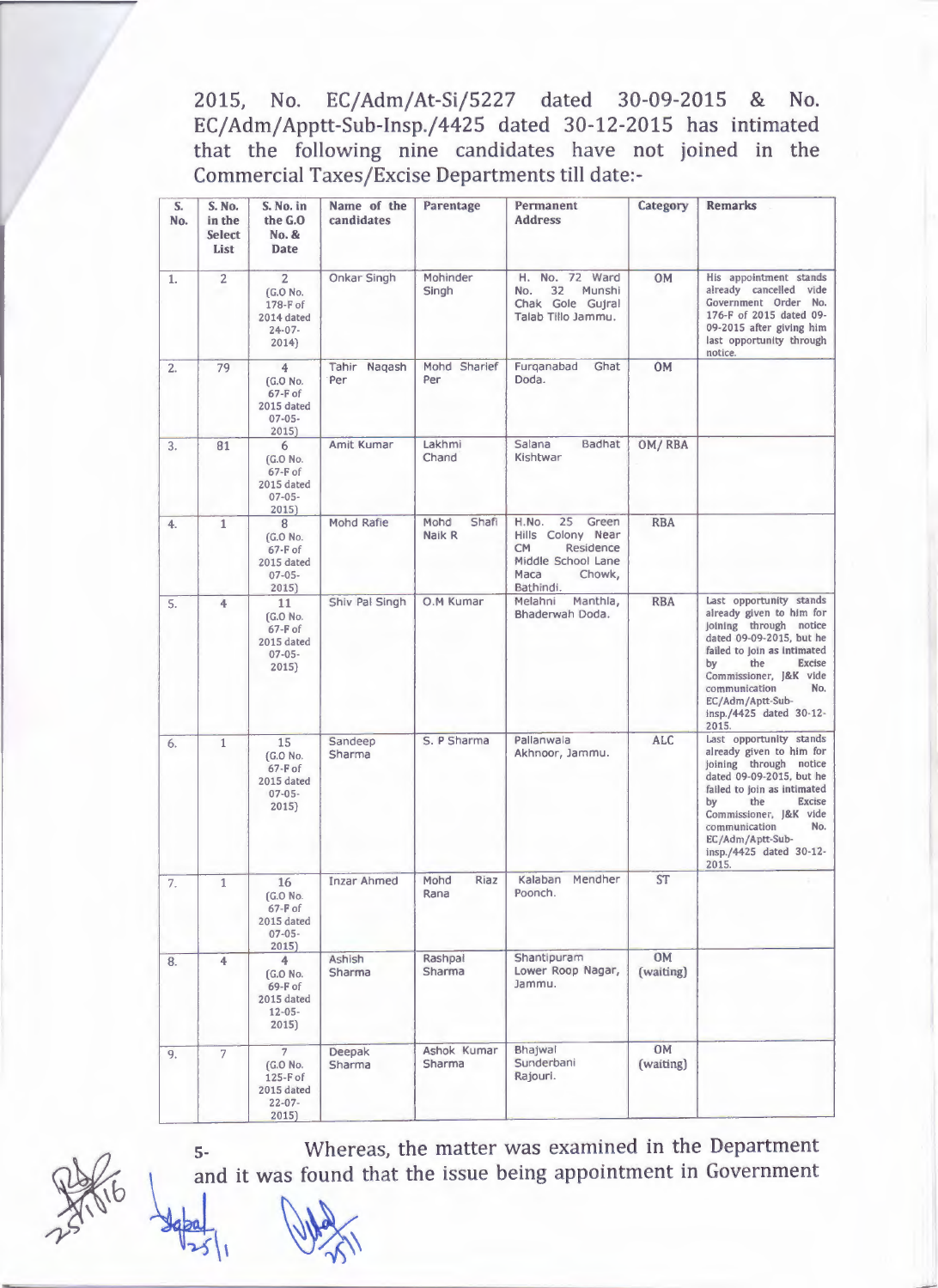Service, warrants reasonable opportunity to be given to remaining 6 candidates as shown above; and

6- Whereas, another last opportunity was provided to all the above remaining six appointees vide this department's notice dated 06-01-2016 and they were asked to report Commercial Taxes/Excise Departments within a period of 10 days from the date of issuance of the said notice; and

7- Whereas, the Commissioner, Commercial Taxes, J&K, Jammu vide communication No. 302-Adm-11.2190/CCT dated 19-01- 2016 and the Excise Commissioner, J&K Jammu vide communication No. EC/Adm/Apptt.-Sub Insp/4941 dated 19-01-2016 have intimated that the above said six appointee $(s)$  who were given last opportunity, have not joined in the Commercial Taxes/Excise Departments till date; and

8- Whereas, OS vacancies under OM category have been accrued due to the non joining of the above discussed appointees; and

9- Whereas, the J&K Services Selection Board Jammu vide its communication No. SSB/Sel/Secy /015/2344-50 dated 18-02- 2015 has already forwarded the waiting list of 21 candidates under OM category and it is felt appropriate to consider the five candidates who are figuring in the waiting list, next in merit, for their temporary appointment against the five vacancies accrued due to non joining of five appointees under OM category in the Commercial Taxes/Excise Departments; and

10- Whereas, the Finance Department in pursuance of communication No. ET /Estt/94/2014 dated 7-05-2015 took up the matter with the General Administration Department for seeking clarification as upto which date the department can operate instant waiting list and whether operating of waiting list at this juncture is permissible when nine posts in reserved categories out of main list have been still kept reserved by the J&K SSB due to directions of the Hon'ble High Court; and

11- Whereas, the GAD vide communication No. GAD/MTG/RB-IV /43/2015 dated 30-06-2015 advised the Finance Department to operate the wait list, for the time being, in respect of OM category candidates, the validity period whereof will be reckoned from the date it was sent by the Services Selection Board to this, viz. 18-02-2015. Further, the operation of wait list for the reserved categories can be considered after the fate of 09 unfilled posts is decided in the Hon'ble Court and the Board issues the wait list in respect of all the reserved category candidates.

--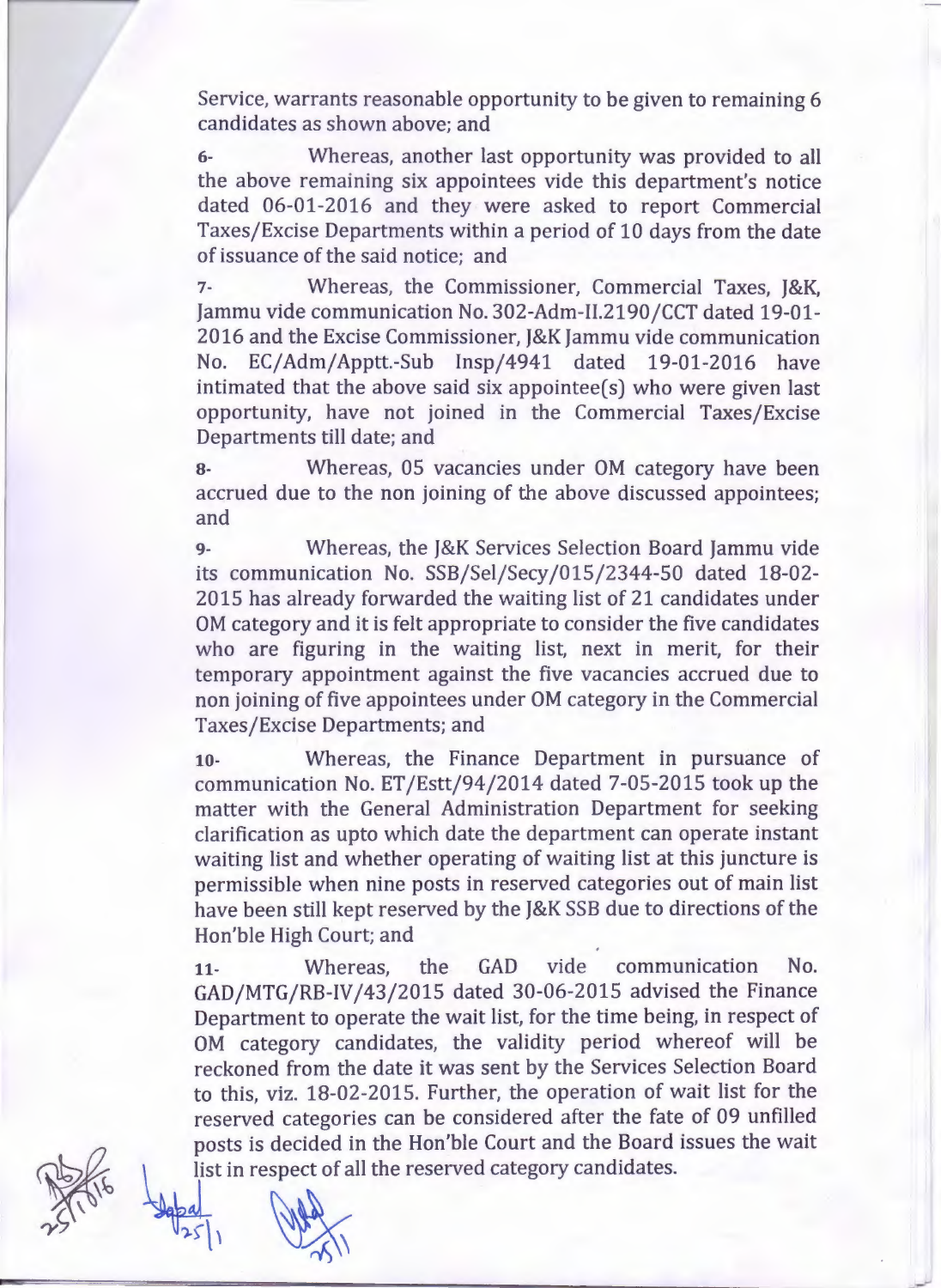12- Whereas, the following five candidates are figuring in the waiting list, next in merit under OM category, as forwarded by the J&K Services Selection Board Jammu vide its communication No. SSB/Sel/Secy /015/2344-50 dated 18-02-2015:-

| S.<br>No. | Int.<br>S.<br>No. | of<br><b>Name</b><br>candidates | Parentage                | <b>Residence</b>                                                                                                                         | Category | <b>Head of the</b><br><b>Department</b><br>to report |
|-----------|-------------------|---------------------------------|--------------------------|------------------------------------------------------------------------------------------------------------------------------------------|----------|------------------------------------------------------|
| 1.        | 102               | Udev<br>Veer<br>Anthal          | Rajinder Chand<br>Anthal | 42<br>House<br>No.<br>$\overline{2}$<br>Ward<br>No.<br>Chenani<br>teh<br><b>Distt</b><br>Chenani<br>Udhampur<br>And<br>Jammu<br>Kashmir. | OM       | Commercial<br>Taxes                                  |
| 2.        | 326               | Ranveer Singh                   | Shammi<br>Kumar          | House No. 101<br>D Lane No. 7<br>Shiv<br>Upper<br>Nagar Jammu.                                                                           | OM       | Commercial<br>Taxes                                  |
| 3.        | 8                 | Rajan<br>Kumar<br>Sharma        | Rishi Kumar              | <b>Bhatta</b><br>Kishtwar.                                                                                                               | OM       | Commercial<br>Taxes                                  |
| 4.        | 180               | Munish Gupta                    | Banarsi<br>Dass<br>Gupta | 23<br>No.<br>Н.<br>Dhakki<br>Sarajan<br>Link<br>Road<br>Jammu.                                                                           | OM       | Commercial<br>Taxes                                  |
| 5.        | 74                | Sandeep<br>Kumar<br>Sharma      | Madan<br>Lal<br>Sharma   | Sampuranpur<br>Jammu.                                                                                                                    | OM       | <b>Excise</b>                                        |

13-

### Now therefore, sanction is hereby accorded to the:-

(I)

 $1251$ 

cancellation of appointment in respect of following eight candidates abinitio ordered vide Government Order No. 178-F of 2014 dated 24-07- 2014, Government Order No. 67-F of 2015 dated 07-05-2015, Government Order No. 69-F of 2015 dated 12-05-2015 & No. 125-F of 2015 dated 22-07-2015:-

| S.<br>No. | S. No.<br>in the<br><b>Select</b><br>List | S. No. in<br>the G.O.<br>No. &<br><b>Date</b>                                | Name of the<br>candidates | Parentage               | Permanent<br><b>Address</b>                                                                                              | Category   |
|-----------|-------------------------------------------|------------------------------------------------------------------------------|---------------------------|-------------------------|--------------------------------------------------------------------------------------------------------------------------|------------|
| 1.        | 79                                        | $\overline{4}$<br>(G.O No.<br>$67-F$ of<br>2015 dated<br>$07 - 05 -$<br>2015 | Tahir<br>Nagash<br>Per    | Mohd Sharief<br>Per     | Furganabad<br>Ghat<br>Doda.                                                                                              | <b>OM</b>  |
| 2.        | 81                                        | 6<br>(G.O No.<br>$67-F$ of<br>2015 dated<br>$07 - 05 -$<br>2015              | Amit Kumar                | Lakhmi<br>Chand         | Badhat<br>Salana<br>Kishtwar.                                                                                            | OM/RBA     |
| 3.        | $\overline{1}$                            | 8<br>(G.O No.<br>$67-F$ of<br>2015 dated<br>$07 - 05 -$<br>2015              | Mohd Rafie                | Mohd<br>Shafi<br>Naik R | 25<br>H.No.<br>Green<br>Hills Colony Near<br>Residence<br><b>CM</b><br>Middle School Lane<br>Chowk,<br>Maca<br>Bathindi. | <b>RBA</b> |
| 4.        | $\overline{\bf{4}}$                       | 11<br>(G.O No.<br>$67-F$ of<br>2015 dated<br>$07 - 05 -$<br>2015)            | Shiv Pal Singh            | O.M Kumar               | Manthla,<br>Melahni<br>Bhaderwah Doda.                                                                                   | <b>RBA</b> |
| 5.        | $\mathbf{1}$                              | 15<br>(G.O No.<br>$67 - F of$<br>2015 dated<br>$07 - 05 -$<br>2015           | Sandeep<br>Sharma         | S. P Sharma             | Pallanwala<br>Akhnoor, Jammu.                                                                                            | <b>ALC</b> |
| 6.        | $\mathbf{1}$                              | 16<br>(G.O No.<br>$67-F$ of                                                  | <b>Inzar Ahmed</b>        | Mohd<br>Riaz<br>Rana    | Mendher<br>Kalaban<br>Poonch.                                                                                            | <b>ST</b>  |

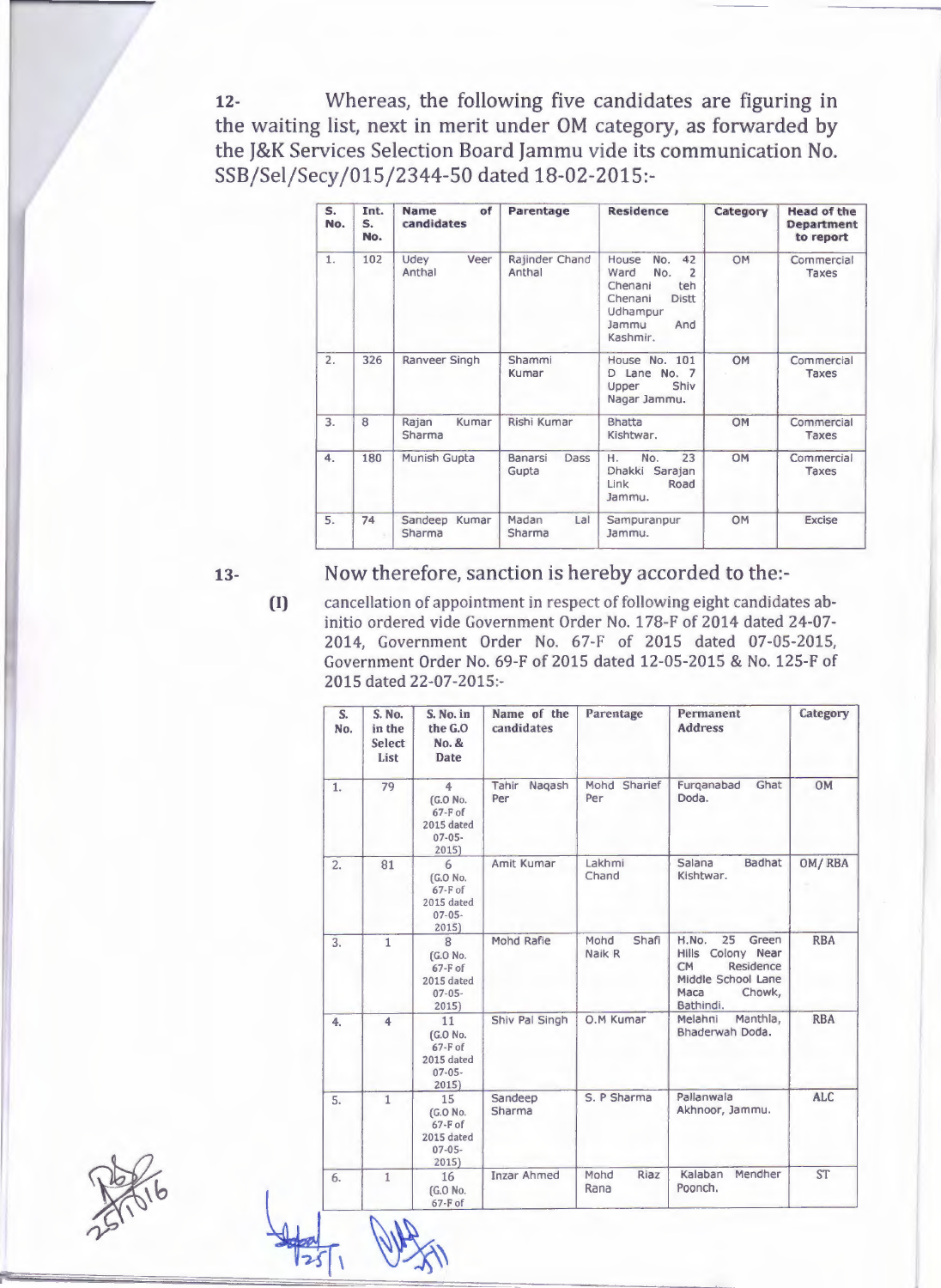|    |   | 2015 dated<br>$07 - 05 -$<br>2015                               |                  |                       |                                            |                        |
|----|---|-----------------------------------------------------------------|------------------|-----------------------|--------------------------------------------|------------------------|
| 7. | 4 | 4<br>(G.O No.<br>$69-F$ of<br>2015 dated<br>$12 - 05 -$<br>2015 | Ashish<br>Sharma | Rashpal<br>Sharma     | Shantipuram<br>Lower Roop Nagar,<br>Jammu. | <b>OM</b><br>(waiting) |
| 8. | 7 | (G.O No.<br>125-F of<br>2015 dated<br>$22 - 07 -$<br>2015       | Deepak<br>Sharma | Ashok Kumar<br>Sharma | Bhajwal<br>Sunderbani<br>Rajouri.          | OM<br>(waiting)        |

- (II) operation of waiting list for temporary appointment of the 5 candidates(who *are figuring next in merit of the waiting list under OM category) against* the 05 vacancies under OM category, accrued due to the non joining of the appointees.
- (III) temporary appointment of following five waiting list candidates as Sub-Inspectors(Divisional Cadre Jammu) in the Pay Band of Rs. 5200-20200 with Grade Pay of Rs. 2400/- in the Jammu and Kashmir Excise and Commercial Taxes (Subordinate) Service with immediate effect:-

| S.<br>No. | Int.<br>S.<br>No. | Name<br>of<br>candidates   | <b>Parentage</b>                | <b>Residence</b>                                                                                                                  | Category  | <b>Head of the</b><br>Department to<br>report |
|-----------|-------------------|----------------------------|---------------------------------|-----------------------------------------------------------------------------------------------------------------------------------|-----------|-----------------------------------------------|
| 1.        | 102               | <b>Udey Veer Anthal</b>    | Rajinder Chand<br>Anthal        | House<br>42<br>No.<br>Ward<br>$\overline{2}$<br>No.<br>Chenani<br>teh<br>Chenani<br>Distt<br>Udhampur<br>And<br>lammu<br>Kashmir. | <b>OM</b> | Commercial<br>Taxes                           |
| 2.        | 326               | Ranveer Singh              | Shammi Kumar                    | House No. 101 D<br>Lane No. 7 Upper<br>Shiv<br>Nagar<br>lammu.                                                                    | <b>OM</b> | Commercial<br>Taxes                           |
| 3.        | 8                 | Rajan<br>Kumar<br>Sharma   | Rishi Kumar                     | Bhatta Kishtwar.                                                                                                                  | <b>OM</b> | Commercial<br>Taxes                           |
| 4.        | 180               | Munish Gupta               | Dass<br><b>Banarsi</b><br>Gupta | H.No. 23 Dhakki<br>Sarajan<br>Link<br>Road Jammu.                                                                                 | <b>OM</b> | Commercial<br>Taxes                           |
| 5.        | 74                | Sandeep<br>Kumar<br>Sharma | Madan<br>Lal<br>Sharma          | Sampuranpur<br>lammu.                                                                                                             | <b>OM</b> | Excise                                        |

14- The temporary appointment of the above five waiting list candidates as Sub-Inspectors(Divisional Cadre Jammu) shall be subject to fulfillment of the following conditions:-

- a) The appointee(s) shall report for duties to the concerned Head of Department as indicated against each within a period of 21 days from the date of issue of this order.
- b) In case of failure of appointee(s) to join within the stipulated period, his/her appointment shall be deemed to have been cancelled without any further notice.
- c) The appointee(s) shall be allowed to join only on production of the following certificates in original:
	- i. Academic Qualification Certificates.
	- ii. Matriculation/Date of Birth Certificate.
- i. Academic Qualification Certificates.<br>
ii. Matriculation/Date of Birth Certificate.<br>
iii. Health Certificate issued by the concerned Chief Medical Officer.